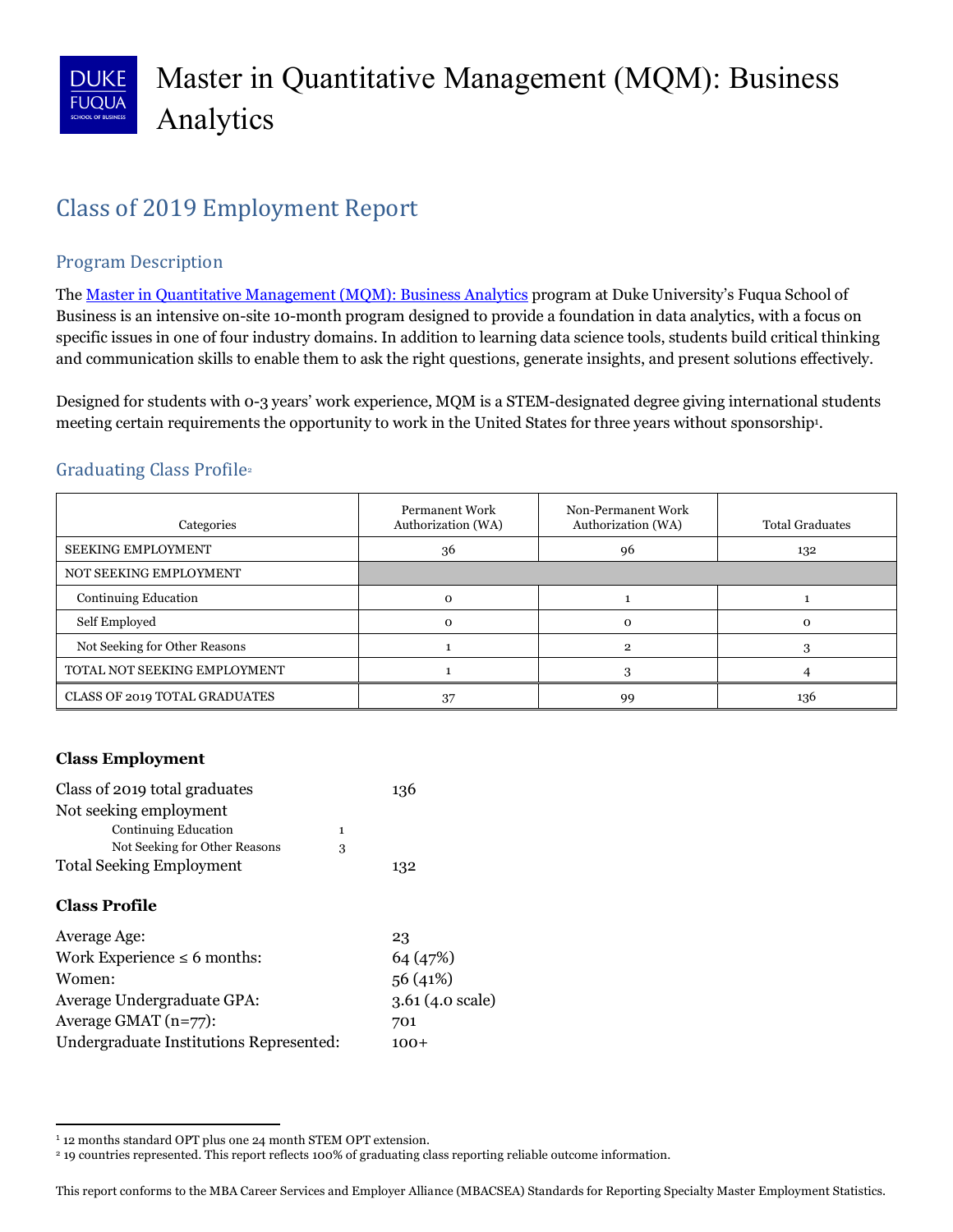

# Master in Quantitative Management (MQM): Business Analytics

## Employment Statistics - Timing of First Offers

| <b>Total Seeking</b>   |            | By Graduation |           |              | Between Graduation and Six<br><b>Months Post Graduation</b> |    |           |   | <b>Total Offered Six Months</b> |     |                        |
|------------------------|------------|---------------|-----------|--------------|-------------------------------------------------------------|----|-----------|---|---------------------------------|-----|------------------------|
|                        | Employment |               | Full-Time |              | Short-Term                                                  |    | Full-Time |   | Short-Term                      |     | <b>Post Graduation</b> |
|                        | #          | #             | %         | #            | %                                                           | #  | %         | # | %                               | #   |                        |
| Permanent WA           | 36         | 21            | 15.9%     |              | 0.8%                                                        | 12 | 9.1%      |   |                                 | 34  |                        |
| Non Perm WA            | 96         | 43            | 32.6%     | $\mathbf{2}$ | 1.5%                                                        | 49 | 37.1%     |   |                                 | 94  | 97.0%                  |
| <b>TOTAL GRADUATES</b> | 132        | 64            | 48.5%     | 3            | 2.3%                                                        | 61 | 46.2%     |   |                                 | 128 |                        |

## Employment Statistics - Timing of Job Acceptances

| <b>Total Seeking</b>   |            |    | By Graduation |              |            | Between Graduation and Six<br><b>Months Post Graduation</b> |           |   |            | <b>Total Accepted Six Months</b> |                        |
|------------------------|------------|----|---------------|--------------|------------|-------------------------------------------------------------|-----------|---|------------|----------------------------------|------------------------|
|                        | Employment |    | Full-Time     |              | Short-Term |                                                             | Full-Time |   | Short-Term |                                  | <b>Post Graduation</b> |
|                        | #          | #  | %             | #            | %          | #                                                           | %         | # | %          | #                                |                        |
| Permanent WA           | 36         | 18 | 13.6%         |              | 0.8%       | 15                                                          | 11.4%     |   |            | 34                               |                        |
| Non Perm WA            | 96         | 31 | 23.5%         | $\mathbf{2}$ | 1.5%       | 61                                                          | 46.2%     |   |            | 94                               | 97.0%                  |
| <b>TOTAL GRADUATES</b> | 132        | 49 | 37.1%         |              | $2.3\%$    | 76                                                          | 57.6%     |   |            | 128                              |                        |

Primary Source of Full-Time Job Acceptances (School-facilitated and Graduate Facilitated)

## 40%

of accepted job offers, or 51 jobs, were Fuqua-facilitated. These jobs were found through alumni connections, campus interviews or job postings, or due to other introductions or events.

60%

of accepted job offers, or 77 jobs, were Graduate-facilitated. These jobs were found through networking, internet searches, job postings, third party recruiters, or other avenues.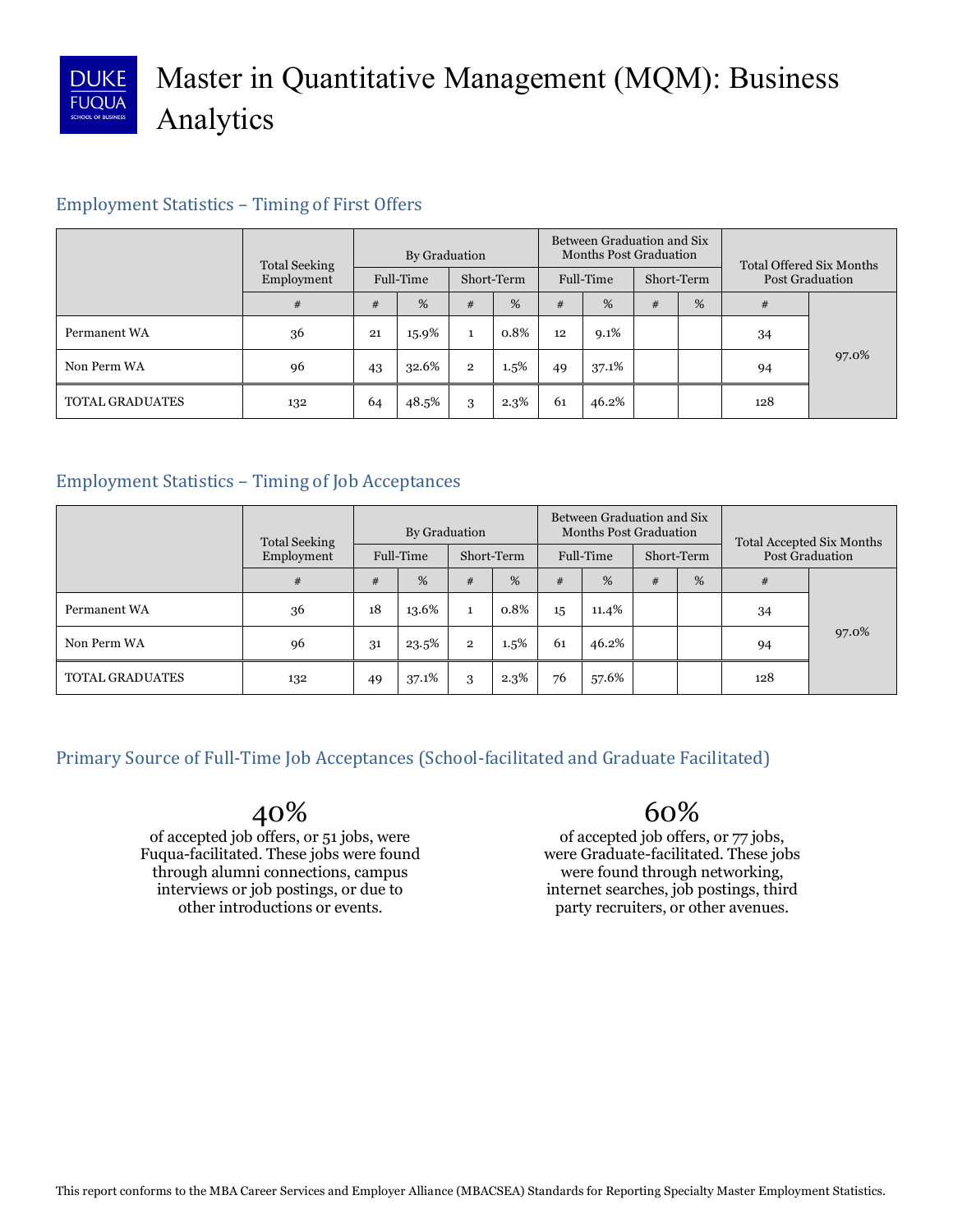

# Master in Quantitative Management (MQM): Business Analytics

## Compensation Report

| <b>BASE SALARY</b>               | #<br>Reporting | %<br>Reporting <sup>1</sup> | Mean     | Median   | $50^{th}$ to $75^{th}$<br>Percentile | Low      | High       |
|----------------------------------|----------------|-----------------------------|----------|----------|--------------------------------------|----------|------------|
| Permanent Work Authorization     | 33             | 28%                         | \$81,622 | \$85,000 | $$85,000 -$<br>\$90,000              | \$57,000 | \$10,5,000 |
| Non-Permanent Work Authorization | 84             | 71%                         | \$90,848 | \$90,000 | $$90,000 -$<br>\$100,000             | \$57,000 | \$140,000  |
| <b>Total Graduates</b>           | 117            | 99%                         | \$88,246 | \$87,500 | $$87,500 -$<br>\$100,000             | \$57,000 | \$140,000  |

| STARTING/SIGNING BONUS           | #<br>Reporting | %<br>Reporting <sup>2</sup> | Mean     | Median   | $50^{th}$ to $75^{th}$<br>Percentile | Low     | High     |
|----------------------------------|----------------|-----------------------------|----------|----------|--------------------------------------|---------|----------|
| Permanent Work Authorization     | 17             | 15%                         | \$9,529  | \$10,000 | $$10,000 -$<br>\$10,000              | \$5,000 | \$20,000 |
| Non-Permanent Work Authorization | 52             | 44%                         | \$10,125 | \$10,000 | $$10,000 -$<br>\$12,500              | \$2,000 | \$27,000 |
| <b>Total Graduates</b>           | 69             | 59%                         | \$9,978  | \$10,000 | $$10,000 -$<br>\$10,000              | \$2,000 | \$27,000 |

| TOTAL ADDITIONAL COMPENSATION3      | #<br>Reporting | %<br>Reporting <sup>3</sup> | Mean     | Median   | $50th$ to $75th$<br>Percentile | Low     | High     |
|-------------------------------------|----------------|-----------------------------|----------|----------|--------------------------------|---------|----------|
| <b>Permanent Work Authorization</b> | 24             | 21%                         | \$13,988 | \$14,000 | $$14,000 -$<br>\$15,800        | \$3,000 | \$33,500 |
| Non-Permanent Work Authorization    | 67             | 57%                         | \$16,356 | \$15,000 | $$15,000 -$<br>\$20,000        | \$1,200 | \$52,550 |
| <b>Total Graduates</b>              | 91             | 78%                         | \$15,732 | \$14,400 | $$14,400 -$<br>\$20,000        | \$1,200 | \$52,550 |

 1Percent of US full-time employed graduates reporting \$US salary (99%); one full-time graduate did not report salary. Excludes contract roles (1|1%), internships (2|2%) and non-\$US salaries (7|5%).

2Graduates reporting starting/signing bonus = 69|59% of grads reporting salary data.

 3Graduates reporting total additional year one compensation including starting/signing, relocation, guaranteed and variable performance, and/or other  $= 91$ |78% of grads reporting salary data. = 91|78% of grads reporting salary data. This report conforms to the MBA Career Services and Employer Alliance (MBACSEA) Standards for Reporting Specialty Master Employment Statistics.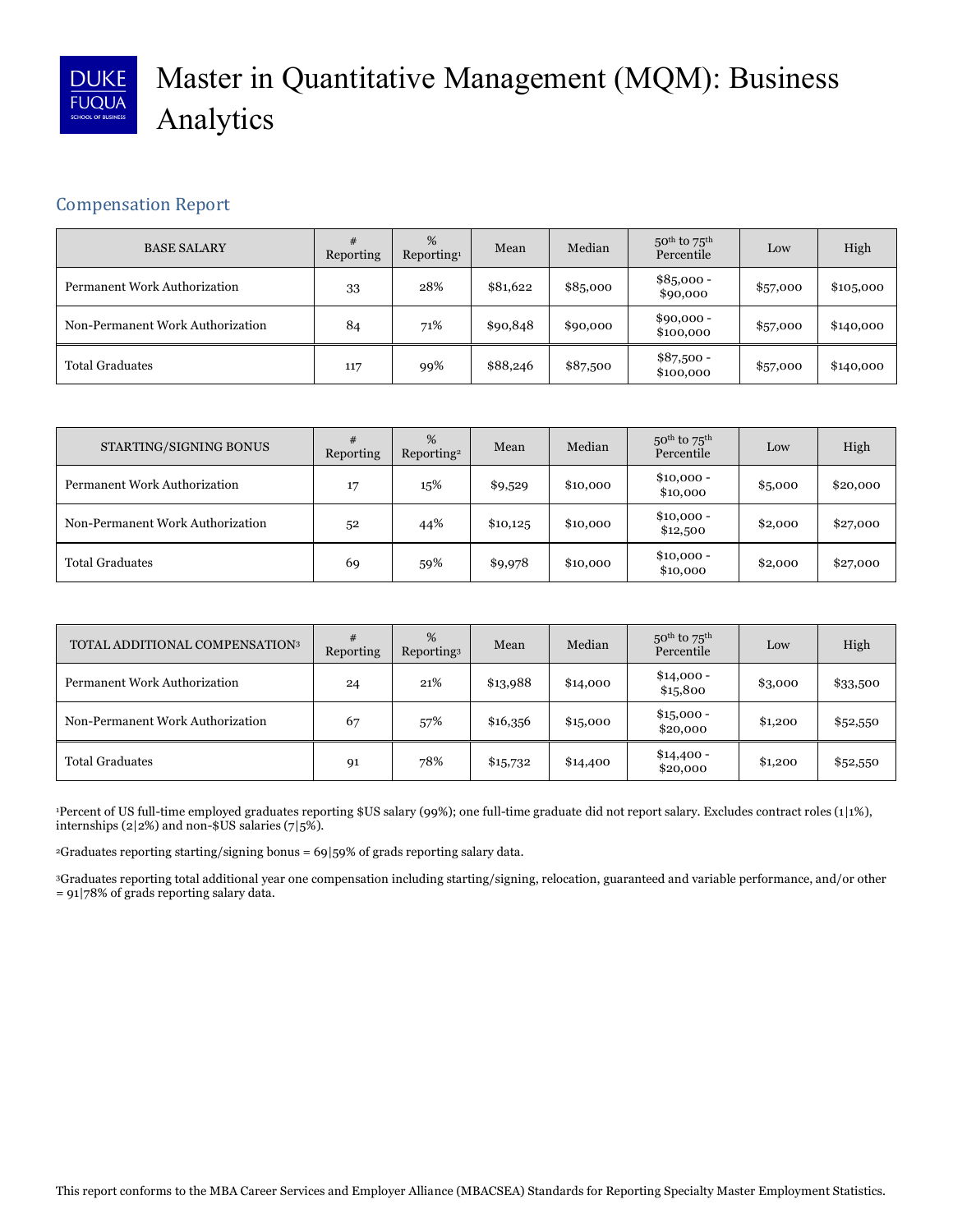## Master in Quantitative Management (MQM): Business DUKE **FUQUA** Analytics

## Selected Employers and Titles by Track

 Graduates are employed at 80 employers in the US and 7 off-shore (§). Capital One and Cognizant each hired seven graduates; Deloitte hired six; Amazon, Ernst & Young, and Uber Freight hired four; BB&T, Credit Suisse, Home Depot, and Microsoft each hired three; ABB, Bloomberg, FleetCor, Intel, KPMG, Lenovo, Oportun, and Walmart each hired two.

#### **Finance Track:**

(Senior) Business/Financial Analyst, Data/Analytics Analyst, Senior Associate – Business Analytics, Junior/Associate Data Scientist

| 2 <sup>nd</sup> Order Solutions | Alix Partners            | Amazon            | <b>BlackRock</b>         | Bloomberg     | Booz Allen Hamilton* |
|---------------------------------|--------------------------|-------------------|--------------------------|---------------|----------------------|
| Capital One                     | Chewy                    | Citi §            | Cognizant<br>Consulting* | Credit Suisse | Denneen & Company    |
| Ernst & Young §                 | The Hackett Group*       | The Home Depot    | Impendi Analytics        | Kinder Morgan | Oportun              |
| Seven Eight Capital             | The Riverside<br>Company | Turner & Townsend | Uber Freight             | Via           | Virtu Financial      |

#### **Forensics Track:**

Data/Business Analyst, Financial Data Scientist, Internal Audit Analytics, Operations Analyst, Risk Analyst, Strategy Analyst

| ABB                       | Capital One | Cognizant Consulting         | comScore       | <b>Consumer Reports</b> | Credit Suisse |
|---------------------------|-------------|------------------------------|----------------|-------------------------|---------------|
| $DBS$ Bank $\S$           | Deloitte    | Dimensional Fund<br>Advisors | Ernst & Young  | FleetCor                | <b>IBM</b>    |
| <b>KPMG</b>               | Lenovo      | Luckin Coffee §              | Microsoft $\S$ | PwC                     | Walmart       |
| Zurich Insurance<br>Group | Zypmedia    |                              |                |                         |               |

#### **Marketing Track:**

 Insights Analyst, CRM Analyst, Business Intelligence Analyst, Performance/Program Manager, Marketing Data Analyst, Pricing Analyst, Product Analyst, Strategy Analyst, Junior Data Scientist, Decision Analytics Associate, Client Product Consultant, (Senior) Consultant

| 7-Eleven        | Amazon                 | Capital One       | CGI Consulting      | Cognizant<br>Consulting* | Deloitte        |
|-----------------|------------------------|-------------------|---------------------|--------------------------|-----------------|
| Delta Airlines* | Edgeworth<br>Economics | Expedia/Home Away | <b>Flower Foods</b> | Gartner                  | Google          |
| The Home Depot  | Hulu                   | <i>Intel</i>      | KiwiCo              | Lenovo                   | North Highland* |
| Oportun         | Pocket Gems            | SAP Concur*       | Sonder              | Tapestry                 | Uber Freight    |
| Visa            | Wells Fargo            | ZS Associates     |                     |                          |                 |

#### **Strategy Track:**

 Senior/Associate, Senior/Business Analyst, Business Intelligence Analyst, Associate/Business Consultant, Data Analyst, Data Scientist, Growth Analyst, Information Security Data Consultant, Insights Analyst, Market Data Analyst, Operations Analyst, Technology Consultant

| Adobe Systems                        | AgilOne           | Amazon               | <b>Amherst Holdings</b>     | <b>BB&amp;T</b> | Bloomberg   |
|--------------------------------------|-------------------|----------------------|-----------------------------|-----------------|-------------|
| <b>Blue Cross Blue</b><br>Shield NC* | Capital One       | Cognizant Consulting | Collins Aerospace*          | Credit Suisse   | Deloitte    |
| Detroit Lions*                       | Ernst & Young     | The Home Depot       | <b>IBM</b>                  | <b>Intel</b>    | LexisNexis  |
| McAfee                               | Microsoft         | <i>Novartis</i>      | Point72 Asset<br>Management | Red Hat         | Salesforce* |
| Uber Freight                         | $UNC$ Healthcare* | Vivino               | Walmart<br>eCommerce*       | Weedmaps        | WISH        |

 \*US permanent work authorization was required for this role.